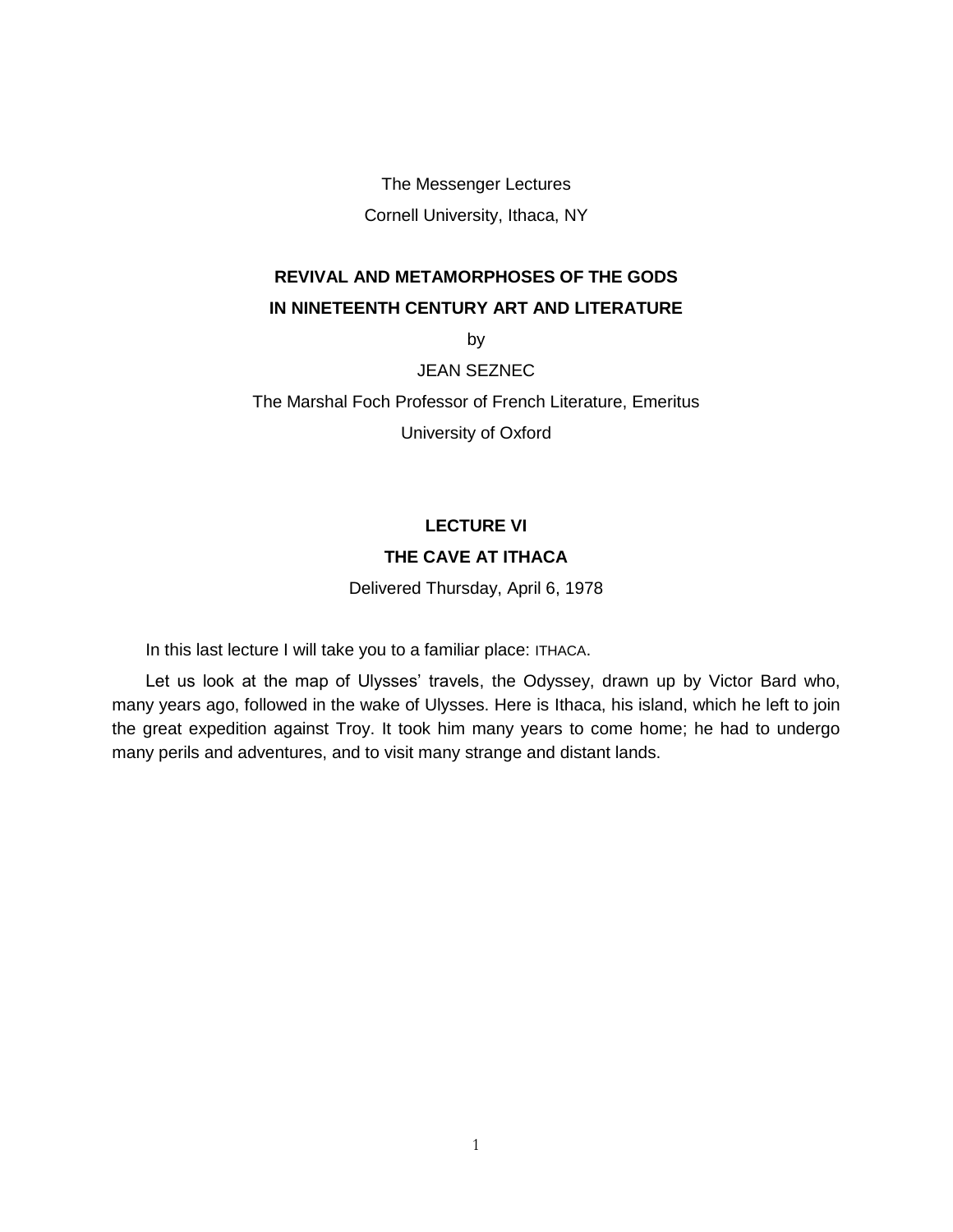

*Itinéraire d'Ulysse* (Jean Seznec Archive, Taylor Institution Library, source unknown)

The story of his navigation is no fiction, in the sense that it rests on a real, geographical basis – this is what Bard demonstrated. The *Odyssey*, in fact, could almost be read as a nautical chart of the Mediterranean, complete with the indication of every harbour, every anchorage, and every landmark. Places seen by Ulysses or visited by him, places where he went ashore, can be identified: for instance, the land of Cicones (the present Bulgaria), that of the Lotophagi (the present Tunisia). The Cyclops and the Lestrygones he met in Sicily, near the Etna; Circe in the south of Rome; the Sirens near Capri. The nymph Calypso, who detained him for seven years must have had her abode somewhere in the vicinity of Gibraltar.

He finally managed to find his way back. The King of the Phaiakians and his daughter, Nausicaa, welcomed him and loaded him with presents, "Gifts untold of bronze and gold, and fine cloth."

By then he was very close to Ithaca, where he was deposited one morning, fast asleep, on the sand by his sailors, who also unloaded the gifts of the Phaiakians, and piled them off the beach. These sailors knew the cove, as Homer explains:

"Phorkys, the old sea baron, has a cove here in the realm of Ithaca; two points of high rock, breaking sharply, lurch around it, making a haven from the plunging surf that gales at sea. Deep inside, at mooring range, good ships can ride unmoved."

The sailors also knew of a place where the presents of the Phaiakians could eventually be stored: a cave – but no ordinary cave, as you will see:

> There, on the inmost shore, an olive tree Throws wide its boughs over the bay; near by A cave of dusky light is hidden For those immortal girls, the Naiades.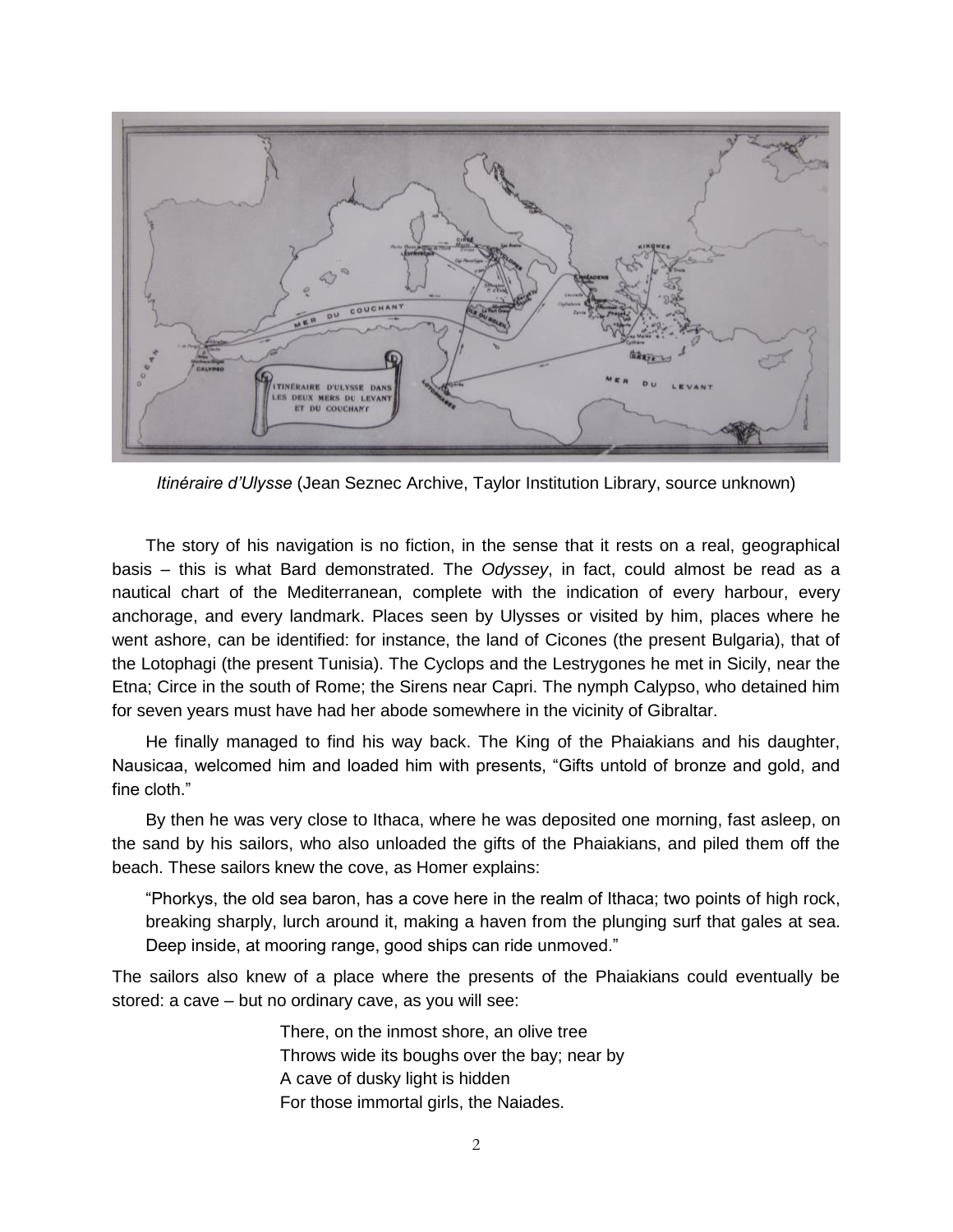Within are wine bowls in the rock And amphorai; bees bring their honey here And there are looms of stone, great looms, whereon The weaving nymphs make tissues… Of two entrances, one on the North allows descent of mortals But beings out of light alone; the undying Can pass by the South slit; no man came there.

Ulysses, left alone on the beach, now wakes up – but he does not know, at first, where he is: he does not recognize his homeland.

"He could not tell what land it was after so many years away; moreover, Pallas Athena poured a grey mist all around him, hiding him from common sight. The landscape then looked strange, unearthly strange, to the Lord Odysseus" who cried aloud: "What am I in for now. Whose country have I come to this time.' Rough savages and outlaws, are they, or god fearing people, friendly to castaways. And then he wept, despairing, wary and desolate as the sea…"

"But soon Athena came to him from the nearby air, putting a young man's figure on… she wore a cloak… A hunting lance lay in her hands. At sight of her, Odysseus took heart, and he went forward to greet the lad. Speaking out fair and clear: "Oh sir, advise me, what is this land and realm, who are the people? Is it an island all distinct, or part of the fertile mainland, sloping to the sea?"

To this the grey-eyed Athena answered:

"Stranger, you must come from the other end of now here; else you are a great booby, having to ask what place this is. Why, everyone has heard of it… The name of Ithaca has made its way even as far as Troy."

Now, Lord Odysseus, the long-enduring, laughed in his heart, hearing his land described by Pallas Athena, who then revealed herself as a goddess:

"I am Pallas Athena, daughter of Zeus, I that am always with you in times of trial. Now I shall make you see the shape of Ithaca. Here is the cove the sea Lord Phorkys owns; there is the olive spreading out her leaves over the inner bay, and there the cavern, dusky and lovely, hallowed by the feet of those immortal girls, the Naiades…"

Then indeed Odysseus' heart stirred with joy. He kissed the earth, and lifting up his hands prayed to the nymphs:

"O slim shy Naiades, young maids of Zeus, I had not thought to see you ever again."

\* \* \*

Now, in the 3rd century A.D. this particular passage of the *Odyssey* was to be reinterpreted in an allegorical sense by a neo-platonist philosopher, Porphyry. Porphyry explains that we must not take the text of Homer literally: it is full of secret meanings – a repository of profound wisdom. This indeed applies to mythological tales in general. Far from being a collection of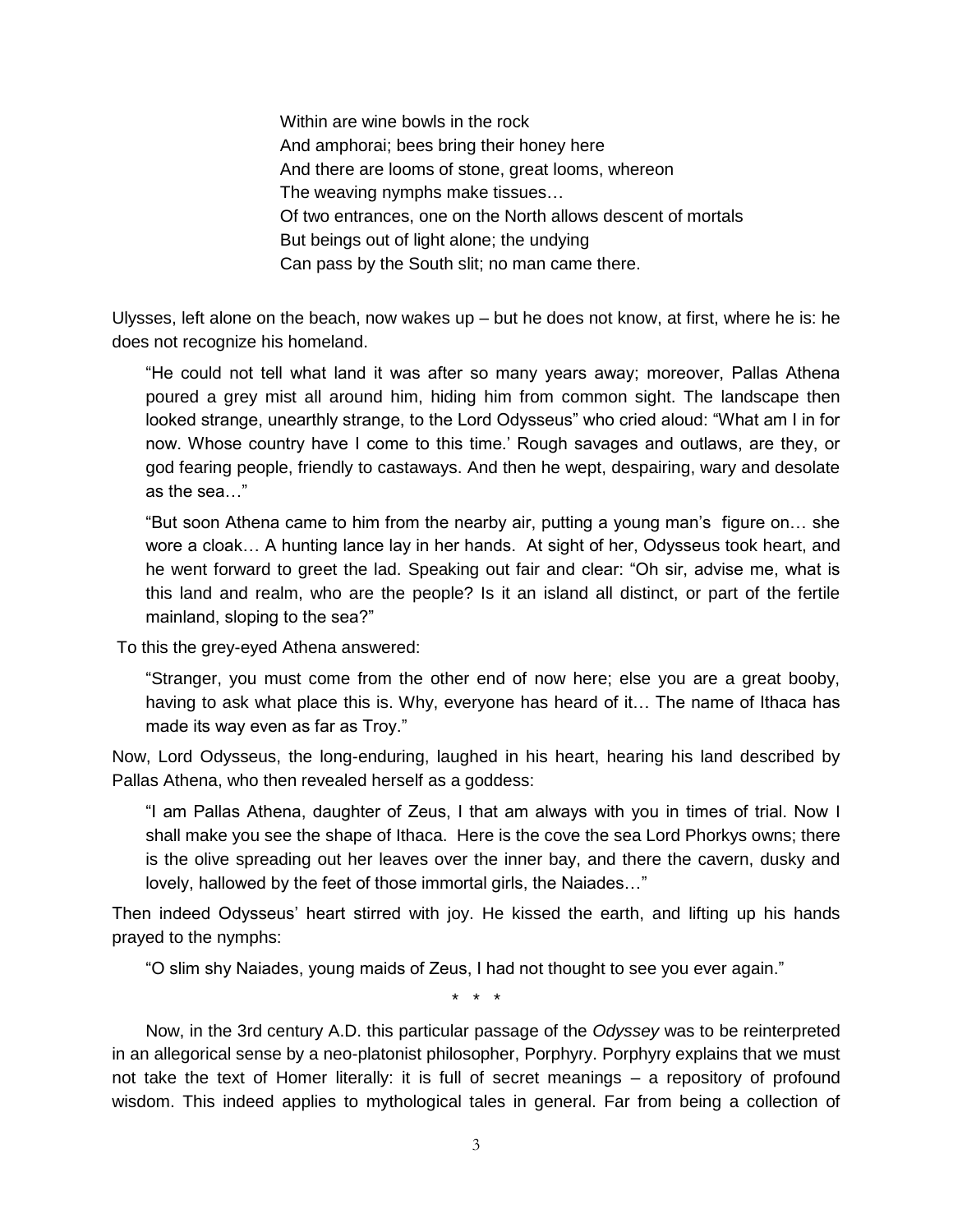absurd and immoral stories, mythology, properly understood, conceals under its surface a treasure of edifying lessons – provided we substitute the symbolic for the literal sense. This was the process through which Emperor Julian the Apostate – himself a neo-platonist – tried to revive the pagan gods, and oppose Christianity: he wanted to demonstrate – through symbolic interpretation – that, contrary to the claim of the Christians, paganism was a deeply moral religion.

This is also Porphyry's process as regards the text of Homer; and he concentrates his demonstration on the episode of the *Odyssey* which I have just quoted: the cave of the nymphs at Ithaca – to which he dedicates a whole dissertation under the title: *De antro Nympharum* (περι του εν οδυσσειαι των νυμφων αντρου). He follows, step by step, Homer's description. The cave, has to be examined with the intellectual eye. It signifies the world, which was generated from matter both beautiful and delightful, obscure and dark, its superficial part, pleasant, the interior profound. Caverns and dens, natural or artificial, are always religious symbols (witness the cave of Mithra). They contain perpetually flowing streams of water – and therefore are sacred to the Naiades. The bowls and the amphorai are eminently suitable to deities who preside over the waters that flow from the rocks; at the same time, all this moisture is attractive to the souls, which are eager to descend into generation. They fly to moisture – and as a result, they are corporalized. Finally, why is there an olive planted at the top of the cavern? This again is no fortuitous detail. Since the world was not produced rashly and casually, but is the work of divine wisdom – hence the olive, the symbol of wisdom – which is the plant of Minerva; and the olive is *at the summit*, because the goddess was produced from the *head* of Jupiter. Also, the olive possesses a peculiarity adopted to the revolution of souls in the world, since the olive is ever flourishing.

Porphyry goes on to explain other features of the cave – such as the two gates – and he concludes: it must not be thought that interpretations of this kind are forced, and nothing more than the conjectures of ingenious men. When we consider the great wisdom of antiquity, and how much Homer excelled in intellectual prudence, and in the accurate knowledge of every virtue, it must not be denied that he has obscurely indicated the images of things of a more divine natures in the fiction of a fable.

Porphyry's dissertation was translated in 1823 by an English neo-platonist, Thomas Taylor. And now is the time to take you to a lovely house in Devon, Arlington Court, once the home of the Chichester family – now under the National Trust.

There is in the drawing room a picture of special interest for us: ● a water colour by William Blake, painted in 1824. Now Blake was a friend of Thomas Taylor: he had read his translation of Porphyry's *The Grotto of the Nymph*; this is what he made of it.

Let us first clarify some details. Here is Ulysses who has just landed in Ithaca. He is casting a veil into the sea. Why?

There was an occasion, during his long and dangerous cruise, when his raft was about to be engulfed by the waves – but then a sea-goddess came to his rescue. I quote Homer: